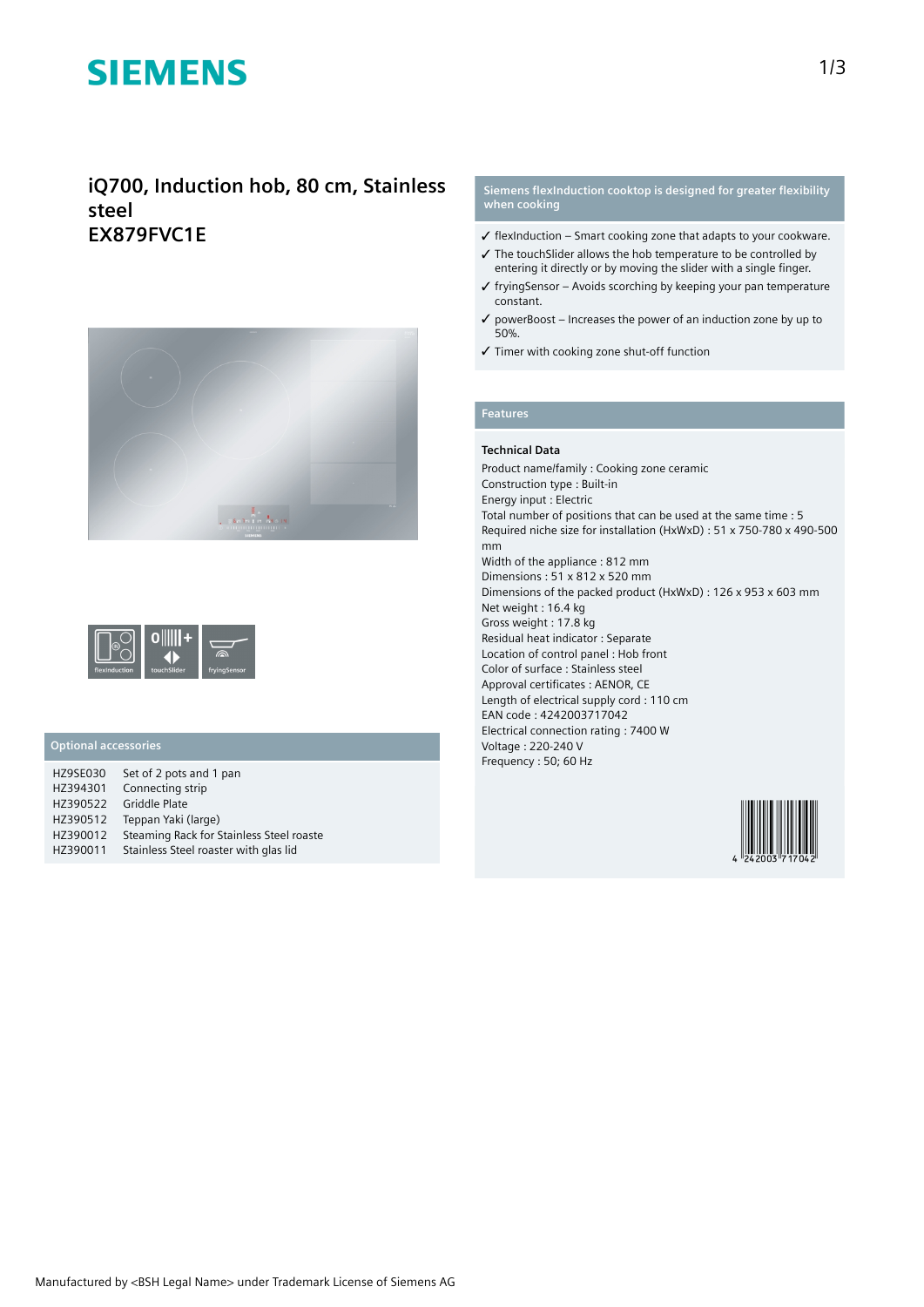# **SIEMENS**

**iQ700, Induction hob, 80 cm, Stainless steel EX879FVC1E**

### **Features**

#### **Design**

- Side profiles
- 80 cm: space for 5 pots or pans.

#### **Flexibility of cooking zones**

- flexInduction zone: use cookware of any shape or size anywhere within the 40cm long zone.
- Cooking zone front left: 180 mm, 1.8 KW (max. power 3.1 KW)
- Cooking zone rear left: 145 mm, 1.4 KW (max. power 2.2 KW)
- Cooking zone middle: 240 mm, 2.2 KW (max. power 3.7 KW)
- Cooking zone rear right: 210 mm, 200 mm , 2.2 KW (max power 3.7 KW)
- Cooking zone front right: 210 mm, 200 mm, 2.2 KW (max. power 3.7 KW)

#### **Usage convenience**

- touchSlider control: directly control the power with the imprinted touch bar.
- 17 power levels: precisely adapt the heat with 17 power levels (9 main levels and 8 intermediate levels).
- Timer for all zones
- : switches off the cooking zone at the end of the time set (e.g. for boiled eggs).
- Acoustic signal
- : an alarm sounds at the end of the time set (e.g. for pasta).

## **Time saving & efficiency**

#### ● Power boost setting

- : boil water faster thanks to 50% more energy than at the highest standard level.
- quickStart function: when switching on, the hob automatically selects the cooking zone with cookware (when placed on a zone whilst the hob is off).
- reStart function: in case of unintentional switch-off, this feature restores all previous settings by switching on the hob again within 4 seconds.

#### **Cooking assistance**

● fryingSensor with 4 temperature settings: prevents overcooking with the automatic temperature regulation of the integrated sensor.

#### **Safety**

- 2 stage residual heat indicators: indicates which cooking zones are still hot or warm.
- Control panel lock: prevent unintended activation of the hob.
- Control panel pause: wipe overboiled liquids without unintentionally changing settings (blocking all touch buttons for 30 seconds).
- Main on/off switch: switch off all cooking zones at the touch of a button.
- Automatic safety switch off: for safety reasons, heating stops after a preset time if not used (possible to customise).
- Energy Consumption Display: shows the electricity consumption of the last cooking process.

#### **Installation**

- Dimensions of the product (HxWxD mm): 51 x 812 x 520
- Required niche size for installation (HxWxD mm) : 51 x 750 x (490 - 500)
- Min. worktop thickness: 16 mm
- Connected load: 7.4 KW
- Connection current management (20, 16, 13, 10 Amps options): limit the maximum power if needed (depends on fuse protection of electric installation).
- Power cord: 1.1 m, Cable included in packaging